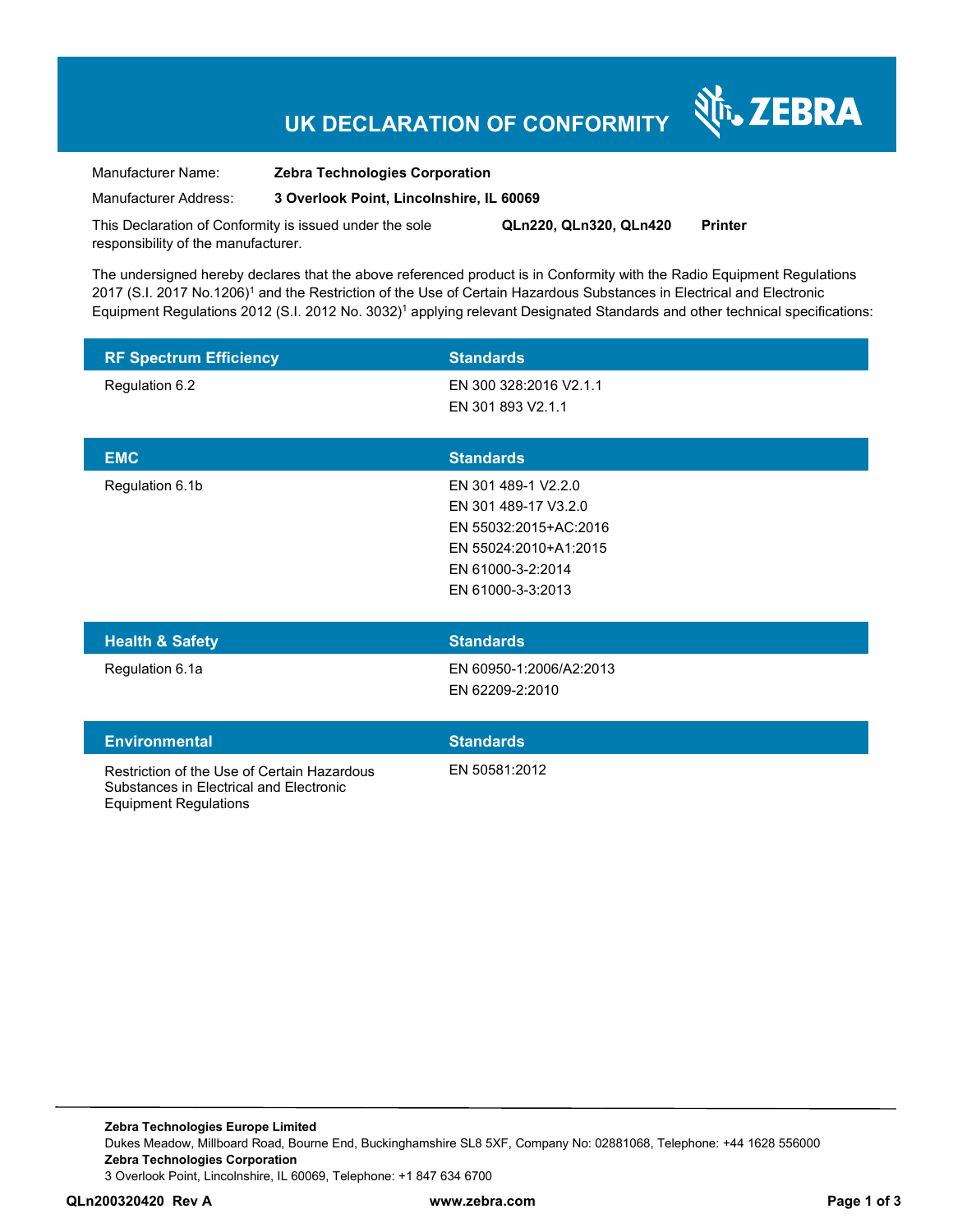## **UK DECLARATION OF CONFORMITY**



With regard to the Radio Equipment Regulations 2017 (S.I. 2017 No.1206)<sup>1</sup>, the conformity assessment procedure referred to in regulation 41(4)(a) and detailed in Schedule 2 has been followed.

 $^{\rm 1}$  As amended by applicable EU withdrawal legislation implemented at the time of issuing this declaration

**Signed on behalf of Zebra Technologies Corporation** 

Cady.

*(Authorized Corporate Signature)* Jay Cadiz Rev: A Manager, Compliance Engineering **Date: 15 June 2021** Place: Lincolnshire, USA